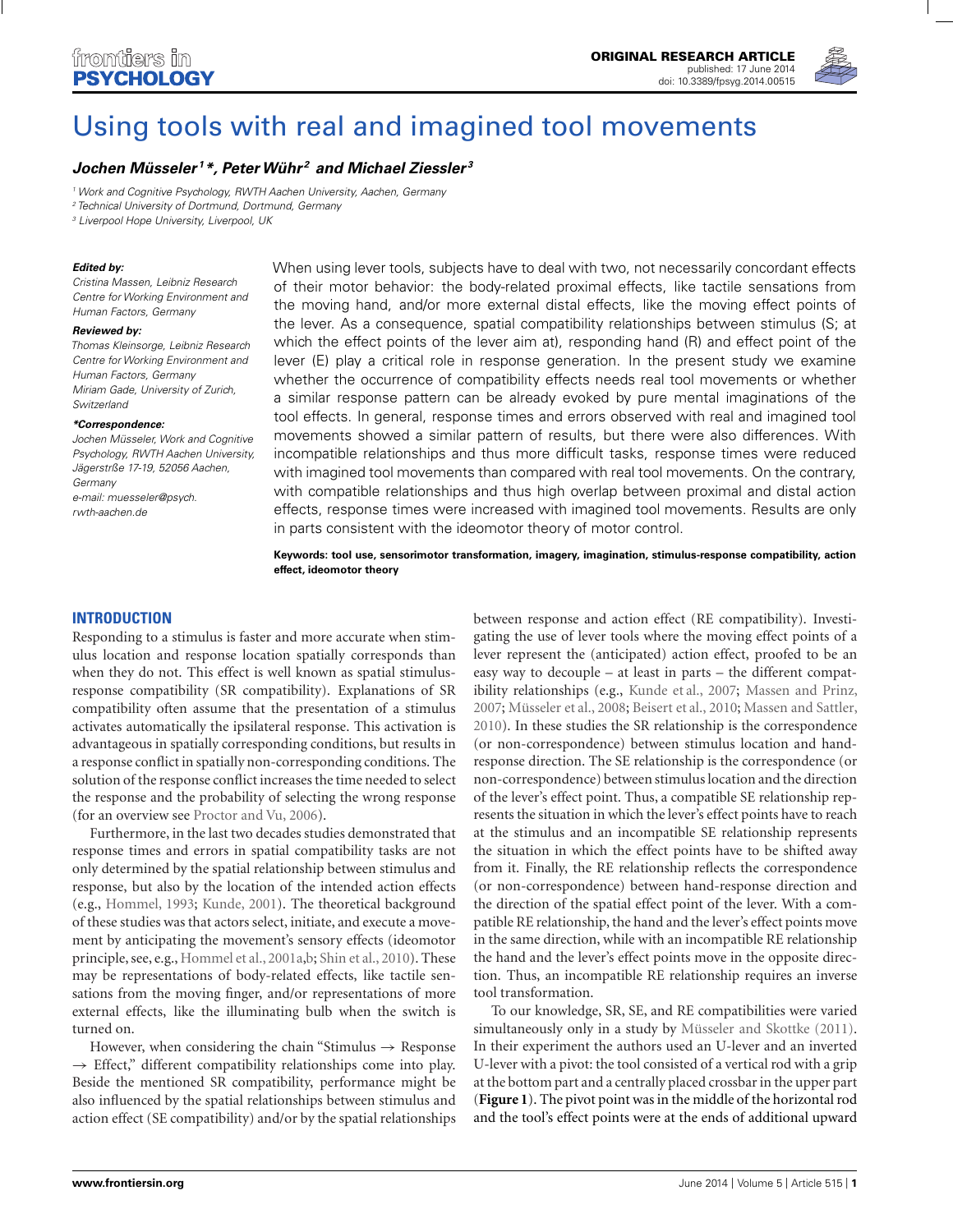<span id="page-1-0"></span>

or downward oriented rods attached to the crossbar. Using these tools made it possible to manipulate SR, SE, and RE compatibilities independently of each other in a full  $2 \times 2 \times 2$  design allowing to examine the contribution of each compatibility relationship and their interactions to response times and  $error<sup>1</sup>$ .

The main outcome of this study was that response times and errors were drastically increased with an inverse tool transformation, that is when hand movement and the lever's effect point move in opposite direction (incompatible RE relationship see also [Kunde et al.](#page-6-0), [2007](#page-6-0); [Müsseler et al.](#page-6-0), [2008](#page-6-0); [Massen and Sattler](#page-6-0), [2010](#page-6-0)). For instance, in **Figure 1A**, a hand movement to the left results in an effect point movement to the right. This situation is disadvantaged compared with the situation when hand movement and the lever's effect points move in the same direction (compatible RE relationship; **Figure 1B**). Additionally, it turned out to be easier to reach with the levers' effect points at the stimulus (compatible SE response) than to shift the effect points to the contrary side (incompatible SE response). However, at least this finding has to be interpreted with the significant SE–RE interaction and the significant three-way SR-SE-RE interaction. In short, the interactions came about by substantial differences within the compatible RE conditions, while only minor differences were observed within incompatible RE conditions.

The aim of the present study was twofold. The first aim was to replicate the findings of [Müsseler and Skottke](#page-6-0) [\(2011\)](#page-6-0) with a simpler tool. One objection against the U-shaped and inverted Ushaped lever is that hand movements and tool-effect movements are only indirectly coupled through the pivot point. Therefore, in the present experiment participants operated with the index finger and middle finger a rocker switch. With a key-press on the rocker switch, a rocker presented on a display moved in direct



correspondence (or non-correspondence) to the hand movement (see **Figure 2**). The rocker was the participant's tool for pointing to the imperative stimuli.

**[Figure 3](#page-2-0)** illustrates the various SR, RE, and SE relationships with the rocker. A compatible SR relationship was present when the side of the key-press corresponded with the side of disk presentation, otherwise it was SR incompatible. An imperative light blue disk indicated to move the nearest rocker's effect point toward the stimulus, exposing the compatible SE relationships. A dark blue disk indicated to move the rocker's effect point away from the stimulus and thus represent an incompatible SE relationships. Further, the rocker on the display moved in correspondence with the hand movement, which resembles a compatible RE relationship. A non-correspondence between rocker movement and hand movement notify an incompatible RE relationships, which agreed with the inverse tool transformation<sup>2</sup>.

The second aim of our study was to contrast real vs. imagined rocker movements, that is, participants were asked to operate the

<sup>&</sup>lt;sup>1</sup>In the present study SR, SE, and RE compatibilities were also varied independently of each other with another, more simpler tool. In **[Figure 3](#page-2-0)**, the concrete implementations of the compatibility relationships were explicated for the new tool, which have been also applied to the U-lever and inverted U-lever (see [Müsseler and Skottke](#page-6-0), [2011,](#page-6-0) Figure 4).

<sup>&</sup>lt;sup>2</sup>Analyzing the SR settings without the rocker revealed further possible relationships between stimuli and responses. Beside the spatial SR relationship, left–right responses could be differently influenced by the upper–bottom arrangement and/or by the color of the stimuli. Several findings indicate that responding to an upper stimulus is somewhat faster and more accurate with a right response than when with a left response and vice versa (orthogonal compatibility effects, for an overview see [Proctor and Vu](#page-7-0), [2006](#page-7-0), Chap. 8). However, in the present design orthogonal compatibility effects cancel each other out. For example, an upper left light blue disk required a right response (which should be facilitated by the orthogonal relationship), but an upper right light blue disk required a left response (which should be hampered by the orthogonal relationship). Only the average of both conditions entered into the analyses. Additionally, we see no reason to assume different effects of light and dark blue stimuli on left–right responses.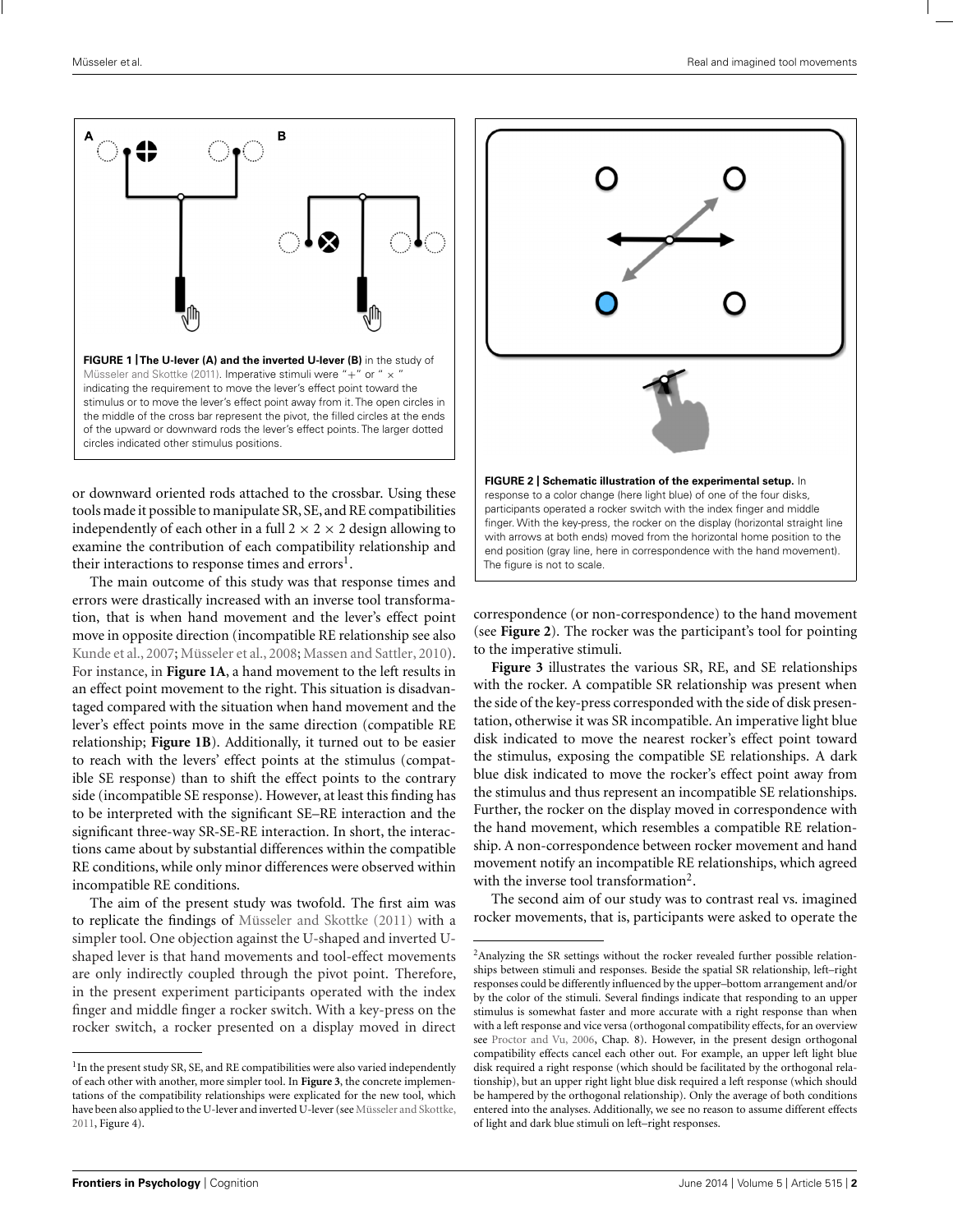<span id="page-2-0"></span>

**FIGURE 3 | SR, RE, and SE relationships with the rocker.** In the figure the imperative light blue disk indicated to move the nearest rocker's effect point toward the stimulus (compatible SE relationships) and the dark blue disk indicated to move the rocker's effect point away it (incompatible SE relationships). Further, the rocker on the display moved in correspondence with the hand movement (compatible RE relationships) or in non-correspondence (incompatible RE relationships, which indicated an inverse tool transformation). Finally, the key-press on the rocker switch corresponded spatially with the side of disk presentation (compatible SR relationships) or did not correspond spatially (incompatible SR relationships). In the figure, only left stimulus presentations are depicted, right stimulus presentations were varied correspondingly. Circles represent pivot points, vertical arrows the side of the key-press.

rocker switch with corresponding movements of the rocker and without such movements displayed on the screen. In the latter condition, they should only imagine that the rocker (the tool for the pointing movements) moved.

Imagined tool movements are often studied in the context of mental training demonstrating generally an improvement in performance through previous imaginations [e.g., playing tennis with a tennis racket [\(Noel, 1980\)](#page-7-0) or playing golf using a golf club [\(Taylor and Shaw, 2002\)](#page-7-0)]. By comparing real with imagined movement times, other studies showed, for instance, that mental models of the tool mechanics are used during imagery [\(Schwartz and Holton](#page-7-0), [2000](#page-7-0)), that the thickness of a painting tool and thus characteristics of the tools' effect influence imagery time [\(Rieger and Massen, 2014\)](#page-7-0), or that the speedaccuracy relationships of Fitts' law are present in real and imagined tool use [\(Macuga et al., 2012\)](#page-6-0). Consequently, movements with real and imagined tool use are assumed to recruit similar processing mechanisms (see also [Jeannerod, 1994](#page-6-0), [2001;](#page-6-0) [Davidson and Wolpert, 2005](#page-6-0); [Higuchi et al., 2007](#page-6-0); [Munzert et al.,](#page-6-0) [2009\)](#page-6-0).

However, the movements investigated in previous studies of imagined tool movements are relatively long lasting and complex. They also often require closed-loop control when performed under real conditions. Consequently, the observed effect of imagery can depend on many factors and it remains open to what extent they include the imaginations of tool transformations as part of the planning of the complex action. In contrast, only short ballistic, open-loop movements are necessary to press the rocker switch in the present experiment. Moreover, as we used a computeranimated version of a lever<sup>3</sup>, the lever "moves" in direct response to the key-press within one vertical retrace of the monitor to its end position. In other words, the responses are fully preplanned and executed before the tool-effect movements actually take place. Consequently, compatibility effects should be fully visible in response time differences, independently of whether a rocker movement occurred in reality or in imagination.

Another motivation for comparing conditions with real and imagined tool movements arises from ideomotor theory. With regard to the ideomotor principle, tool movements are initiated by both the anticipation of the body-related kinesthetic effects and the anticipation of the tool effects in the environment. Whenever a tool is used, actors' intentions are usually directed to the tool's effect points. We have already pointed out that especially when feature overlap between hand movement and tool movement is high, actors are less aware of their own hand movements and the distal tool effects become predominant [\(Sutter et al., 2013;](#page-7-0) for empirical evidence see, e.g., [Rieger et al., 2005;](#page-7-0) [Müsseler and Sutter, 2009;](#page-6-0) [Sülzenbrück and Heuer, 2009\)](#page-7-0). In other words, with compatible RE relationships, the information processor seems to work in an automated manner with the tool effects. If the anticipated distal tool effects are used to initiate the key-press response, as is assumed by the ideomotor account, key-press times should not vary between conditions of real and imagined tool movements, especially under compatible conditions.

However, with incompatible relationships in the chain "Stimulus  $\rightarrow$  Response  $\rightarrow$  Effect," the situation might be different. If feature overlap between hand movement and tool movement is low and if a transformation between them is obvious, proximal action effects might interfere with the distal tool actions. The incompatible relationship requires a tool transformation and consequently the actors might perceive the task as more difficult (cf. [Sutter et al., 2013\)](#page-7-0). In this case, it might be easier for the actor to apply SR-translation rules to the task and thus to ignore the distal tool movements. If so, in conditions with real tool movements, the anticipation of the discordant tool effects might hamper response execution, while in conditions with imagined tool movements, discordant tool effects are easier to "ignore." Therefore, we expect increased response times with real tool movements especially under incompatible conditions.

## **MATERIALS AND METHODS**

## **PARTICIPANTS**

Twelve students (10 female, between 19 and 31 years of age, mean age 22.3 years) from RWTH Aachen University participated in the experiment for pay or course credit.

<sup>&</sup>lt;sup>3</sup>Note, that comparing response times with a real and a computer-animated lever have shown amazingly consistent results [cf. the results of [Kunde et al.](#page-6-0) [\(2007](#page-6-0), Experiment 1) with a real lever and [Müsseler et al.](#page-6-0) [\(2008](#page-6-0), Experiment 2) with a comparable computer-animated lever; see also [Müsseler and Skottke, 2011;](#page-6-0) for a direct comparison of both types of levers see [Müsseler et al., 2008,](#page-6-0) Experiments 1a and 1b].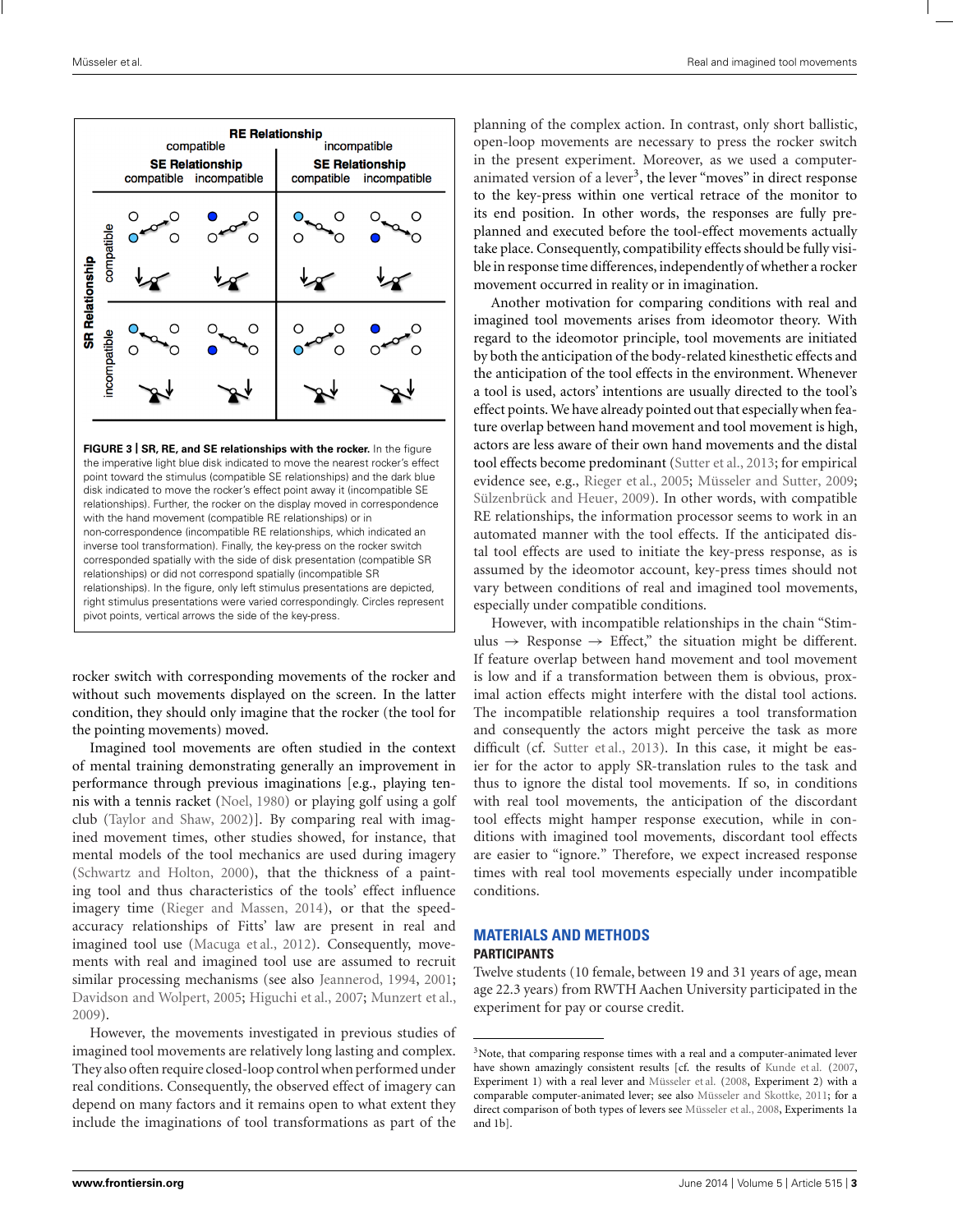#### **APPARATUS AND STIMULI**

The experiment was carried out in a dimly lit chamber and was controlled by an Apple Macintosh computer with Matlab software (Mathworks) using the Psychtoolbox-3 extension [\(Kleiner et al.,](#page-6-0) [2007\)](#page-6-0). Participants responded with their index or middle finger of their preferred hand by pressing down the left or right side of a rocker switch, which could release a corresponding or noncorresponding movement of the rocker displayed on a 22" color CRT monitor (Iiyama Vision Master Pro 513, 100-Hz refresh rate,  $1024 \times 768$  pixel). The rocker was presented at screen center and consisted of a black straight line (200 pixel) with arrows at both ends and a pivot (8 pixel) in the middle (cf. **[Figure 2](#page-1-0)**).

A dark blue or light blue disk was displayed in one of four gray disks (each with a diameter of 40 pixel), which formed a virtual square (240  $\times$  240 pixel) surrounding the rocker. The participant's head was placed on a chin rest 500 mm in front of the monitor. The blue disks served as imperative stimuli, the gray disks were placeholders for possible stimulus positions.

#### **DESIGN**

The experiment had a 2 (real vs. imagined tool movement)  $\times$  2 (SR compatible vs. incompatible)  $\times$  2 (RE compatible vs. incompatible)  $\times$  2 (SE compatible vs. incompatible) repeated measurement design. The four combinations of the factors "real vs. imagined tool movement" and "RE compatibility" were presented block-wise at two different days with the sequence of blocks balanced between participants. The only restriction was that the conditions of real tool movements and imagined tool movements were presented consecutively at 1 day. For example, at the first day a participant performed the RE-compatible trials with the real tool movements and then with the imagined tool movements (or vice versa). At least 1 week later, the participant performed the RE-incompatible trials with the real tool movements and then with the imagined tool movements (or vice versa). Within these blocks, all combinations of SR and SE compatibility were presented in a randomized order.

Altogether, participants worked through a total of 960 trials. The first blocks were considered as practice trials and were not analyzed. Thus, each cell of the design was filled with 50 repeatedmeasurement trials. Dependent measures were median response times and the error percentages of each participant.

#### **PROCEDURE**

Participants were instructed in written form. They were informed that a left or right key-press on the rocker switch produced a corresponding (RE compatible) or a reversed turn (RE incompatible) of the rocker on the screen. In conditions of imagined tool use, participants were asked to imagine the corresponding tool movement only.

The experiment started with the presentation of the four gray disks and the rocker, which remained visible until the end of the experiment. At the beginning of each trial, the rocker was in the horizontal home position. When one of the four gray disks changed its color to light or dark blue, participants were required to press the right or left side of the rocker switch as fast and accurately as possible. The light blue disk indicated to move the nearer effect point of the rocker (the left or right arrow) toward the stimulus and the dark blue disk indicated to move the nearer effect point away from the stimulus. The keypress immediately caused a corresponding or non-corresponding shift of the rocker to the end position with the next vertical retrace of the monitor. Through the phi phenomenon observers perceived a movement of the rocker between the home position and the end position. The rocker turned back to the home position after the release of the key. The next trial started after 1.5 s.

An error feedback was given, if participants had made the wrong response (a tone of 440 Hz with a duration of 50 ms) or if response times were lower than 100 ms or exceeded 2,000 ms (a tone of 880 Hz with a duration of 50 ms). At each day, the experiment lasted about 30 min including short breaks every 40 trials.

## **RESULTS**

Median response times and percentage of errors of each participant were entered into 2 (real vs. imagined tool movement)  $\times$  2 (SR compatible vs. incompatible)  $\times$  2 (RE compatible vs. incompatible)  $\times$  2 (SE compatible vs. incompatible) analysis of variance (ANOVA) with repeated measurements. Results are shown in **[Figure 4](#page-4-0)**. We first focus on the results of SR, RE, and SE compatibility and their interactions averaged over real and imagined tool movements. After that we look at this factor and its possible interactions with the compatibility conditions.

A significant RE effect was observed in the reaction-time analysis,  $F(1,11) = 23.09$ ,  $p = 0.001$ ,  $\eta_p^2 = 0.677$ , and in the error analysis,  $F(1,11) = 12.99$ ,  $p = 0.004$ ,  $\eta_p^2 = 0.541$ . Responses under compatible RE relationships were performed 138 ms faster and with 4.6% less errors than under incompatible RE relationships (673 vs. 811 ms and 3.7 vs. 8.3%). In other words, when the rocker movement on the display was in correspondence with the hand movement on the rocker switch (left panel of **[Figure 4](#page-4-0)**), response times and errors decreased compared with a noncorrespondence of hand and rocker movements (right panel of **[Figure 4](#page-4-0)**).

Other significant main effects were that responses were performed faster (708 ms) under compatible SE relations than incompatible SE relations (775 ms),  $F(1,11) = 29.14$ ,  $p < 0.001$ ,  $\eta_p^2 = 0.726$ , and that errors in SR compatible trials were significantly increased as compared to errors in SR incompatible trials  $(6.6 \text{ vs. } 5.3\%)$ ,  $F(1,11) = 10.63$ ,  $p = 0.008$ ,  $\eta_p^2 = 0.491$ . However, these findings have to be qualified by significant interactions. The two-way interaction between SE and SR compatibility was significant in the response time analysis,  $F(1,11) = 7.78$ ,  $p = 0.018$ ,  $\eta_p^2 = 0.414$ , and in the error analysis,  $F(1,11) = 8.04$ ,  $p = 0.016$ ,  $\eta_{\rm p}^2 = 0.422$ . Furthermore, the three-way interaction between SE, SR, and RE compatibility was significant in the response time analysis,  $F(1,11) = 25.81$ ,  $p < 0.001$ ,  $n_p^2 = 0.701$ , and in the error analysis,  $F(1,11) = 29.04$ ,  $p < 0.001$ ,  $\eta_p^2 = 0.725$ . The three-way interaction reflects the finding that under compatible RE relations (**[Figure 4](#page-4-0)**, left panel) responses in SR compatible trials were advantaged if the SE relationship was compatible, but disadvantaged if the SE relationship was incompatible. Under incompatible RE relations (**[Figure 4](#page-4-0)**, right panel) this pattern of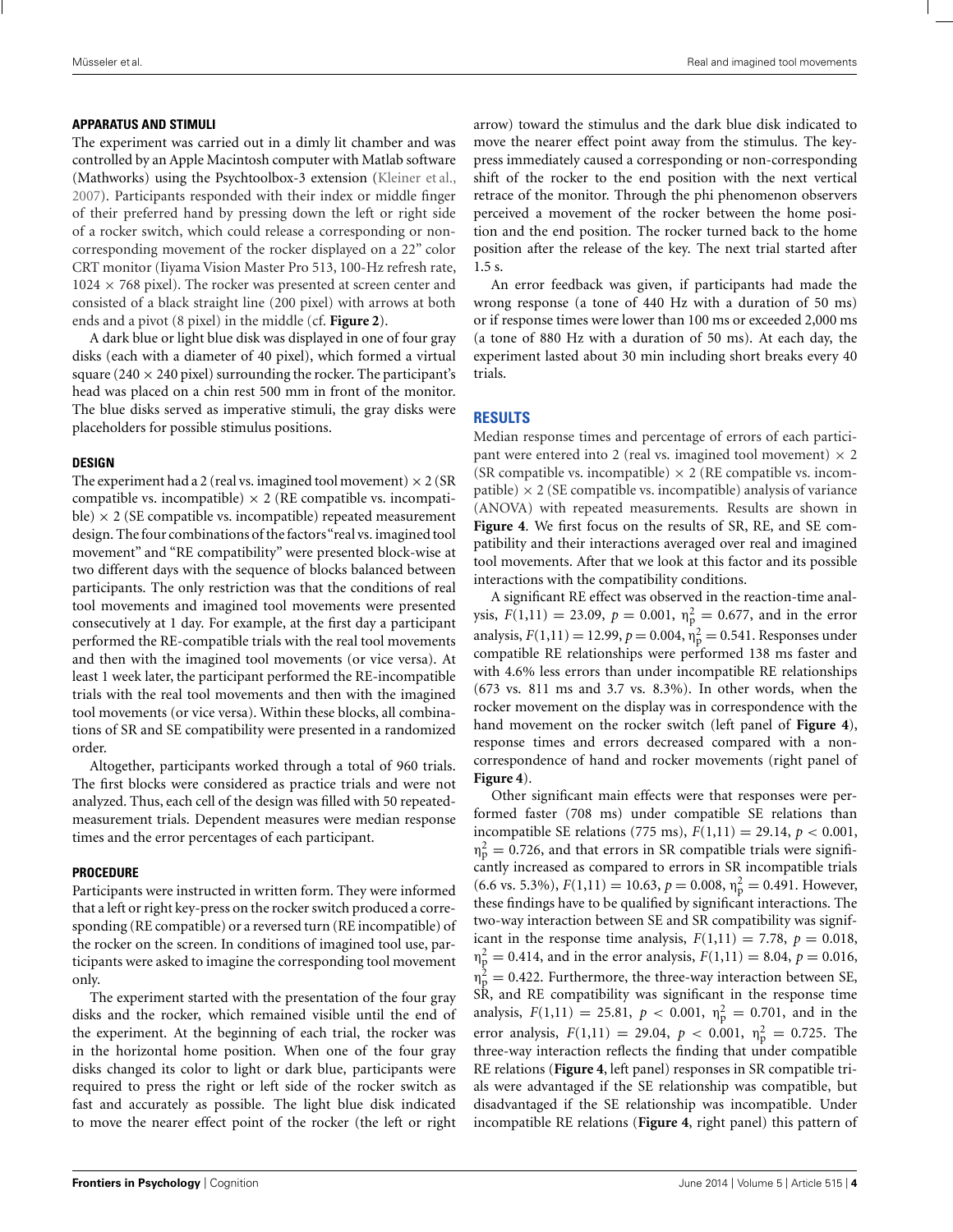<span id="page-4-0"></span>

results was reversed. However, there is also a possibly more simple description of those results, if the left–right SR compatibility is replaced by the compatibility between the stimulus position and the direction of the required response. A closer inspection of the three-way interaction revealed that responses were faster and less error prone when the stimuli appeared in the lower position as compared to their appearance in the upper position (697 vs. 786 ms, 4.0 vs. 8.0%; cf. **[Figures 3](#page-2-0)** and **4**). Corresponding *post hoc t*-tests were significant for response times with  $t(11) = 5.08$ ,  $p < 0.001$  and for errors with  $t(11) = 5.39$ ,  $p < 0.001$ , two-tailed.

When comparing response times and errors with regard to real and imagined tool movements, the findings appear amazingly consistent. However, two differences showed up as interactions in the reaction-time analysis. First, the SE compatibility effect was larger with real tool movements (difference  $= 83$  ms) than with imagined tool movements (difference = 52 ms; cf. **[Figure 5](#page-5-0)**, left panel), producing a significant interaction between "SE compatibility" and "real vs. imagined tool movement,"  $F(1,11) = 8.74$ ,  $p = 0.013$ ,  $\eta_{\rm p}^2 = 0.443.$ 

Second, there was a tendency toward an interaction of "RE compatibility" and "real vs. imagined tool movement,"  $F(1,11) = 4.18$ ,  $p = 0.066$ ,  $\eta_{\rm p}^2 = 0.275$  (cf. **[Figure 5](#page-5-0)**, right panel). This result indicated that also the RE compatibility effect was larger with real tool movements (difference  $= 199$  ms) than with imagined tool movements (difference = 77 ms; cf. **[Figure 5](#page-5-0)**, right panel). Other effects were not significant, also not in the error analysis.

## **GENERAL DISCUSSION**

In a reaction-time experiment the spatial compatibility relations between stimulus and response location, between stimulus and SE and between response and RE were varied independently of each other. In addition, in half of the trials the response-effect was actually visible whereas in the other half of trials the participants

only imagined the effect. As we did in the results section, we will first discuss the results of SR, RE, and SE compatibility and their interactions.

The analyses of the response times and errors indicate that all types of compatibility relationships were involved in the planning and execution of the responses. However, the strength of the compatibility effects varied between the different relationships. The most prominent compatibility effects were observed for RE compatibility. Under all conditions and independent on the other two compatibility relationships participants needed more time if the movements of the fingers on the rocker switch were incompatible to the movements of the rocker on the screen (see also [Kunde et al., 2007;](#page-6-0) [Müsseler et al., 2008;](#page-6-0) [Massen and Sattler,](#page-6-0) [2010](#page-6-0)). Under compatible conditions, participants can plan the responses using the same features than those used for the anticipation of the intended effect. However, if the RE relations are incompatible, an additional transformation process is necessary that translates the features of the intended effect into the features of the response to achieve this effect. In line with the ideomotor principle, this underlines the importance of the response-effects for the control of the responses. However, the result also shows that the assumption of the ideomotor principle that the responses are directly activated by the anticipation of their effects might be too simple. To activate a response, the effect features need to be translated into response features and this translation process is facilitated under compatible conditions, i.e., if there is an overlap between features of the effects, the stimuli and the responses.

Compared to the RE compatibility, the effects of SE compatibility were on average about 50% smaller and depended on the other compatibility relationships. Only if the RE and SR relations were both compatible or both incompatible, an SE compatibility effect was observed. Similarly, SR compatibility effects were only observed, if RE and SE relations were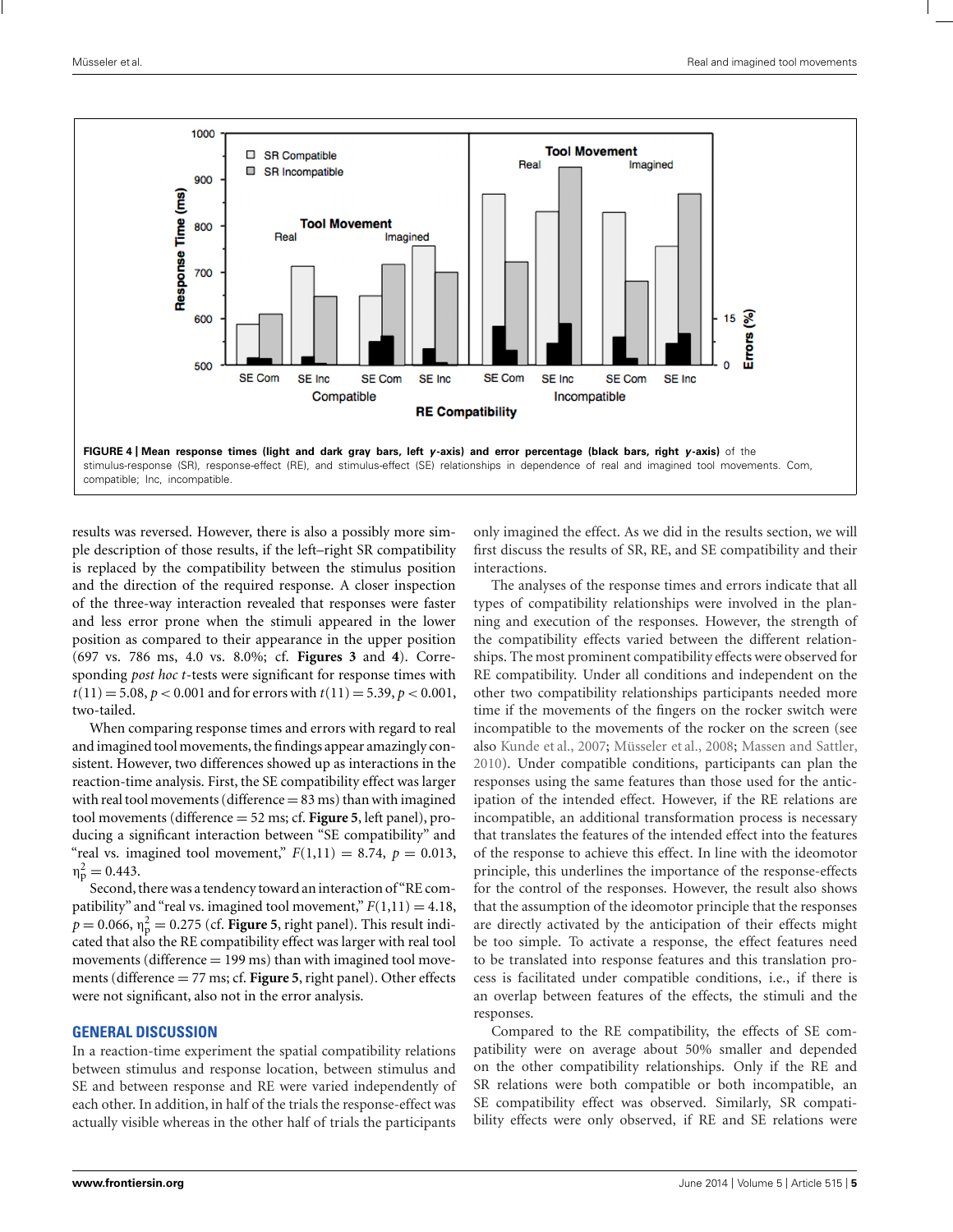<span id="page-5-0"></span>

both compatible or both incompatible. It should be noted that SR compatibility effects were smaller than the SE compatibility effects and for two conditions the SR compatibility effects were negative. If the RE relations were compatible and the SE relations incompatible, compatible SR relations were associated with longer response times than incompatible SR relations. The same inverted compatibility effect was found if the RE relations were incompatible and the SE relations compatible (see also [Müsseler et al., 2008,](#page-6-0) for a similar observation). In other words, the control of the responses is dominated by the compatibility between features of the responses and the effects and between features of the stimuli and the effects. Within the complex pattern of compatibility relations, SR compatibility seems to play only a minor role. It might be that the participants rarely use the left–right location of the stimuli for the coding of the responses because the location of the stimulus does not allow a decision on the response. Instead they could use configurative features. For example, under the RE compatible condition, if a dark blue stimulus appears on the main diagonal of the screen (upper left or lower right stimulus position) a right response would be required. Possible SR compatibility effects are overwritten by other compatibility relations. As we have shown in the results section, if the stimuli appeared in the lower position responses were faster and more accurate. Because all four responses consisted in downward responses, for stimuli in the lower position the stimulus position and the movement direction were compatible whereas this relationship was incompatible for stimuli in the upper position. However, it is also worth to note that the effects of the lower and upper positions on response times and errors were probably evoked by the tool, that is by the rocker switch. [Müsseler et al.](#page-6-0) [\(2008](#page-6-0), Experiment 2, Figure 4) observed in a comparable setup without a tool only minor effects of a few milliseconds at upper and lower positions, but strong effects as in the present experiment when the tool was presented.

In sum, when considering the results with regard to the SR, SE, and RE compatibility, the present findings replicated successfully the study of [Müsseler and Skottke](#page-6-0) [\(2011\)](#page-6-0) with a simpler lever tool. The observed main effects of SE and RE compatibility as well as the interactions were found in both studies and demonstrat[e the robustness of the results with lever tools \(see also](#page-6-0) Kunde et al., [2007;](#page-6-0) [Müsseler et al., 2008;](#page-6-0) [Massen and Sattler](#page-6-0), [2010](#page-6-0)). The only obvious difference seems to be that the differences within the incompatible RE conditions were more pronounced in the present study than in the previous study of [Müsseler and Skottke](#page-6-0) [\(2011\)](#page-6-0).

If the participants only imagined the movements of the rocker on the screen a similar pattern of compatibility effects emerged. This is further evidence that real and imagined movements might recruit similar processing mechanisms (cf. [Jeannerod](#page-6-0), [1994](#page-6-0), [2001;](#page-6-0) [Davidson and Wolpert, 2005](#page-6-0); [Higuchi et al., 2007](#page-6-0); [Munzert et al.,](#page-6-0) [2009](#page-6-0); [Macuga et al.](#page-6-0), [2012;](#page-6-0) [Rieger and Massen](#page-7-0), [2014](#page-7-0)).

However, we also observed a significant interaction between factors SE compatibility and the tool movement (real vs. imagined) and a trend toward an interaction between RE compatibility and tool movement. If the tool movement was present on the screen as response-effect, both compatibility effects involving the tool movement (i.e., the distal effect) were more pronounced as compared to imagined tool movements. The physical absence of the tool movements reduced both the facilitating effect of compatible relationships and the inhibiting effect of incompatible relationships (**Figure 5**). On the one hand, there is evidence that the participants still use the tool effects for the control of their responses as assumed by the ideomotor principle, even if the effects are only imagined. On the other hand, the reduction of the SE and RE compatibility effects suggests that the participants rely less on the effects in controlling their responses if the tool movements are not real. The latter is difficult to explain in the theoretical framework of the ideomotor principle. If the effects were necessary for the selection of the responses, it should not matter whether the effects were physically present or only imagined. In both cases the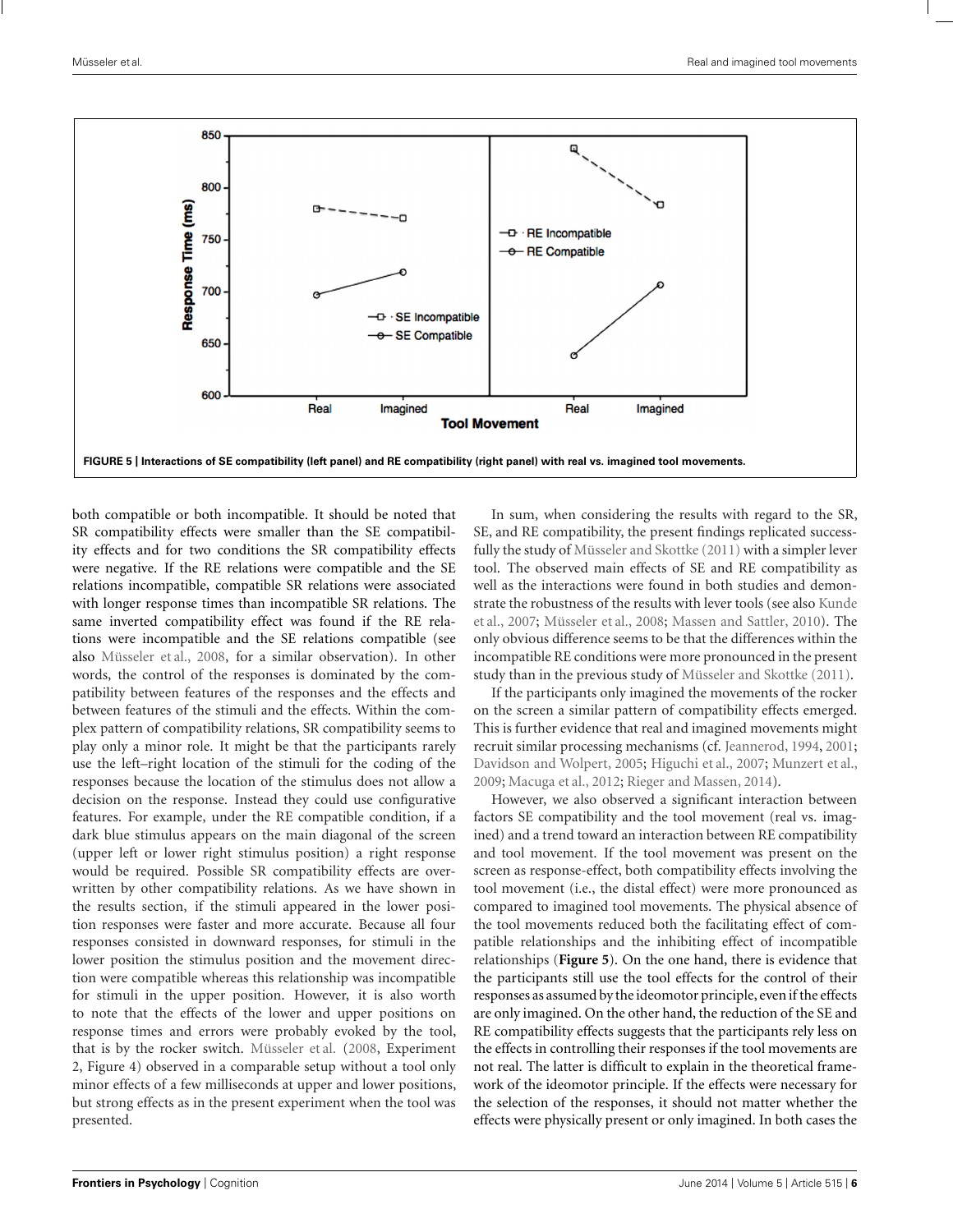<span id="page-6-0"></span>effects have to be anticipated and the anticipated effects should then activate the response. Thus, the pattern of the compatibility effects indicates that the imagined tool movements were involved in the control of the responses, but the reduced size of the compatibility effects is also evidence that the selection of the responses does not fully depend on the anticipation of the effects.

This leads to the interesting question of what is the function of effect anticipation in the control of motor responses. As it seems from the present results, the central assumption of the ideomotor principle that effects are used for response selection is too narrow. In motor control, effects are also involved in the monitoring of the responses and the evaluation of the executed responses (e.g., [Schmidt](#page-7-0), [1975](#page-7-0)). Both functions include that the effects of a selected response are anticipated as part of response planning (Nikolaev et al.,2008; [Ziessler and Nattkemper](#page-7-0),[2011;](#page-7-0) [Ziessler et al.,](#page-7-0) [2012\)](#page-7-0). If effects are anticipated depending on a selected response, it becomes possible to perform an internal test of the selected response: the response can be executed if the anticipated effect is in accordance with the intended effect.

Taking this idea into account, there is an alternative interpretation for the observed compatibility effects. The participants might select their responses via simple stimulus-response transformation rules (e.g., under RE compatible conditions: dark blue stimulus on the main diagonal [upper left or bottom right]  $\rightarrow$  press left key, light blue stimulus on antidiagonal [upper right or bottom left]  $\rightarrow$  press left key etc.). The anticipation of the response-effects, i.e., the anticipation of the rocker movement, depends on SE and RE compatibility. The faster participants get the confirmation from the internal test that the planned response will generate the intended effect the earlier the response will be executed. Under compatible conditions this procedure will facilitate the responses, under incompatible conditions the procedure might hold up the responses.

The described interpretation applies in particular to the condition in which the movement of the rocker was physically present. Under the condition of imagined rocker movements the participants learned that there was no distal tool effect of their responses. It has been shown in other experiments that participants stop to anticipate learned response-effects if the effects were removed from the experimental setting [\(Ziessler et al.](#page-7-0), [2012\)](#page-7-0). Consequently, under the imaging condition there was no reason for the participants to anticipate non-existing effects during the planning of the responses. This could have led to the leveling of the response times. Effect related compatibility effects are still there as long as the participants follow the instruction to imagine the effects. But the compatibility effects become weaker because the anticipation of rocker movements is in conflict with the actual effects.

In conclusion, the present experiment underlines again that the anticipation of effects is an important component of response planning. This includes distal effects that are generated by tools. The function of effect anticipation does not seem to be limited to response selection. Anticipation of effects for selected responses also constitutes an internal test if the selected response will generate the intended effect. For the planning of a response including the anticipation of its effects the cognitive system uses very flexibly all existing relationships between the stimuli, the responses and the effects. The impact of distal response-effects on response planning diminishes if the effects are removed from the setting. Under theoretical aspects, that means the ideomotor principle needs at least to be amended to provide an explanation for the multiple ways of response selection and response preparation.

#### **ACKNOWLEDGMENTS**

We wish to thank Laura Makowski for carrying out the experiment. This work was supported by a grant from the Deutsche Forschungsgemeinschaft to the first author (Mu 1298/10). Correspondence concerning the manuscript should be addressed to Jochen Müsseler, Work and Cognitive Psychology, RWTH Aachen University, Jägerstrße 17-19, 52056 Aachen, Germany. e-mail: muesseler@psych.rwth-aachen.de

#### **REFERENCES**

- Beisert, M., Massen, C., and Prinz, W. (2010). Embodied rules in tool use: a tool-switching study. *J. Exp. Psychol. Hum. Percept. Perform.* 36, 359–372. doi: 10.1037/a0016801
- Davidson, P. R., and Wolpert, D. M. (2005). Widespread access to predictive models in the motor system: a short review. *J. Neural Eng.* 2, 313–319. doi: 10.1088/1741- 2560/2/3/S11
- Higuchi, S., Imamizu, H., and Kawato, M. (2007). Cerebellar activity evoked by common tool-use execution and imagery tasks: an fMRI study. *Cortex* 43, 350– 358. doi: 10.1016/S0010-9452(08)70460-X
- Hommel, B. (1993). Inverting the Simon effect by intention: determinants of direction and extent of effects of irrelevant spatial information. *Psychol. Res.* 55, 270–279. doi: 10.1007/BF00419687
- Hommel, B., Müsseler, J., Aschersleben, G., and Prinz, W. (2001a). The theory of event coding (TEC): a framework for perception and action planning. *Behav. Brain Sci.* 24, 869–937. doi: 10.1017/S0140525X01000103
- Hommel, B., Müsseler, J., Aschersleben, G., and Prinz, W. (2001b). Codes and their vicissitudes. Authors' Response. *Behav. Brain Sci.* 24, 869–937. doi: 10.1017/S0140525X01520105
- Jeannerod, M. (1994). The representing brain: neural correlates of motor intention and imagery. *Behav. Brain Sci.* 17, 187–245. doi: 10.1017/S0140525X00034026
- Jeannerod, M. (2001). Neural simulation of action: a unifying mechanism for motor cognition. *Neuroimage* 14, 103–109. doi: 10.1006/nimg.2001.083
- Kleiner, M., Brainard, D., Pelli, D. (2007). What's new in Psychtoolbox-3? *Perception* 36, ECVP Abstract Supplement.
- Kunde, W. (2001). Response-effect compatibility in manual choice reaction tasks. *J. Exp. Psychol. Hum. Percept. Perform.* 27, 387–394. doi: 10.1037/0096- 1523.27.2.387
- Kunde, W., Müsseler, J., and Heuer, H. (2007). Spatial compatibility effects with tool use. *Hum. Factors* 49, 661–670. doi: 10.1518/001872007X215737
- Macuga, K. L., Papailiou, A. P., and Frey, S. H. (2012). Motor imagery of tool use: relationship to actual use and adherence to Fitts' law across tasks. *Exp. Brain Res.* 218, 169–179. doi: 10.1007/s00221-012-3004-0
- Massen, C., and Prinz, W. (2007). Programming tool-use actions. *J. Exp. Psychol. Hum. Percept. Perform.* 33, 692–704. doi: 10.1037/0096-1523.33.3.692
- Massen, C., and Sattler, C. (2010). Bimanual interference with compatible and incompatible tool transformations. *Acta Psychol.* 135, 201–208. doi: 10.1016/j.actpsy.2010.06.007
- Munzert, J., Lorey, B., and Zentgraf, K. (2009). Cognitive motor processes: the role of motor imagery in the study of motor representations. *Brain Res. Rev.* 60, 306–326. doi: 10.1016/j.brainresrev.2008.12.024
- Müsseler, J., Kunde, W., Gausepohl, D., and Heuer, H. (2008). Does a tool eliminate spatial compatibility effects? *J. Cogn. Psychol.* 20, 211–231. doi: 10.1080/09541440701275815
- Müsseler, J., and Skottke, E.-M. (2011). Compatibility relationships with simple lever tools. *Hum. Factors* 53, 383–390. doi: 10.1177/0018720811408599
- Müsseler, J., and Sutter, C. (2009). Perceiving one's own movements when using a tool. *Conscious. Cogn.* 18, 359–365. doi: 10.1016/j.concog.2009.02.004
- Nikolaev, A. R., Ziessler, M., Dimova, K., and van Leeuwen, C. (2008). Anticipated action consequences as a nexus between action and perception: evidence from event-related potentials. *Biol. Psychol.* 78, 53–65. doi: 10.1016/j.biopsycho.2007.12.010